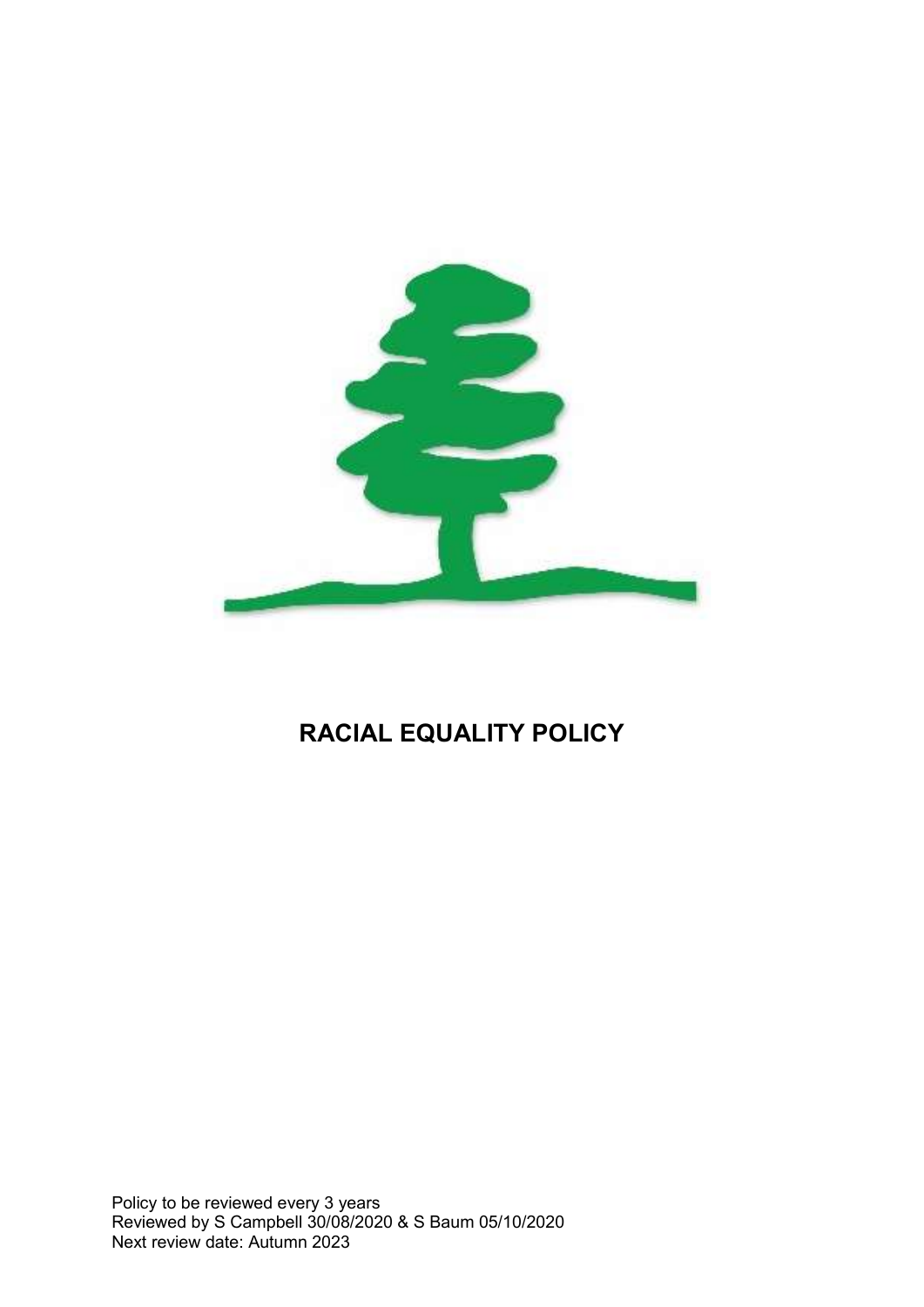## St Bartholomew's – Racial Equality Policy

 St Bartholomew's Primary School is committed to an inclusive ethos based on respect for, and celebration of, ethnic diversity.

The school strives to prepare all pupils for living in a multi-cultural and multi-ethnic society.

The school will strive to promote race equality in all dimensions of the school's life and community.

We will:

- Take positive action to eliminate racial discrimination and harassment
- Promote equality of opportunity for all members of the school community
- Promote good relations between people of different racial groups

Cultural and ethnic diversity will be valued in the curriculum, in the school workforce, the governing body, the parental body and the student body. We will ensure that the culture and ethos of the school places equal value on the diverse racial faith and ethnic groups, cultural and linguistic heritage represented in our society. We acknowledge and value all ethnic and national groups represented in the school community;

We recognise that we live in a multi-cultural and multi faith community and we will strive to recruit a workforce to reflect this.

We endorse the recommendations of the Stephen Lawrence Inquiry Report. We accept the definition of racism and institutional racism included in the Stephen Lawrence Inquiry Report:

'Conduct or words which advantage or disadvantage people because of their colour, culture or ethnic origin'

## Definition of Racism

Conduct or words that either advantages or disadvantages people on the basis of their colour, culture or ethnic origin.

## Definition of Institutional Racism

The collective failure of an organisation to provide an appropriate and professional service to people because of their colour, culture, or ethnic origin. It can be seen or detected in processes, attitudes and behaviour which amount to discrimination through unwitting prejudice, ignorance, thoughtlessness and racist stereotyping which disadvantage minority ethnic people.

We will ensure that all members of the school community will have the opportunity to improve their own understanding of race equality and understand their personal responsibility to promote race equality.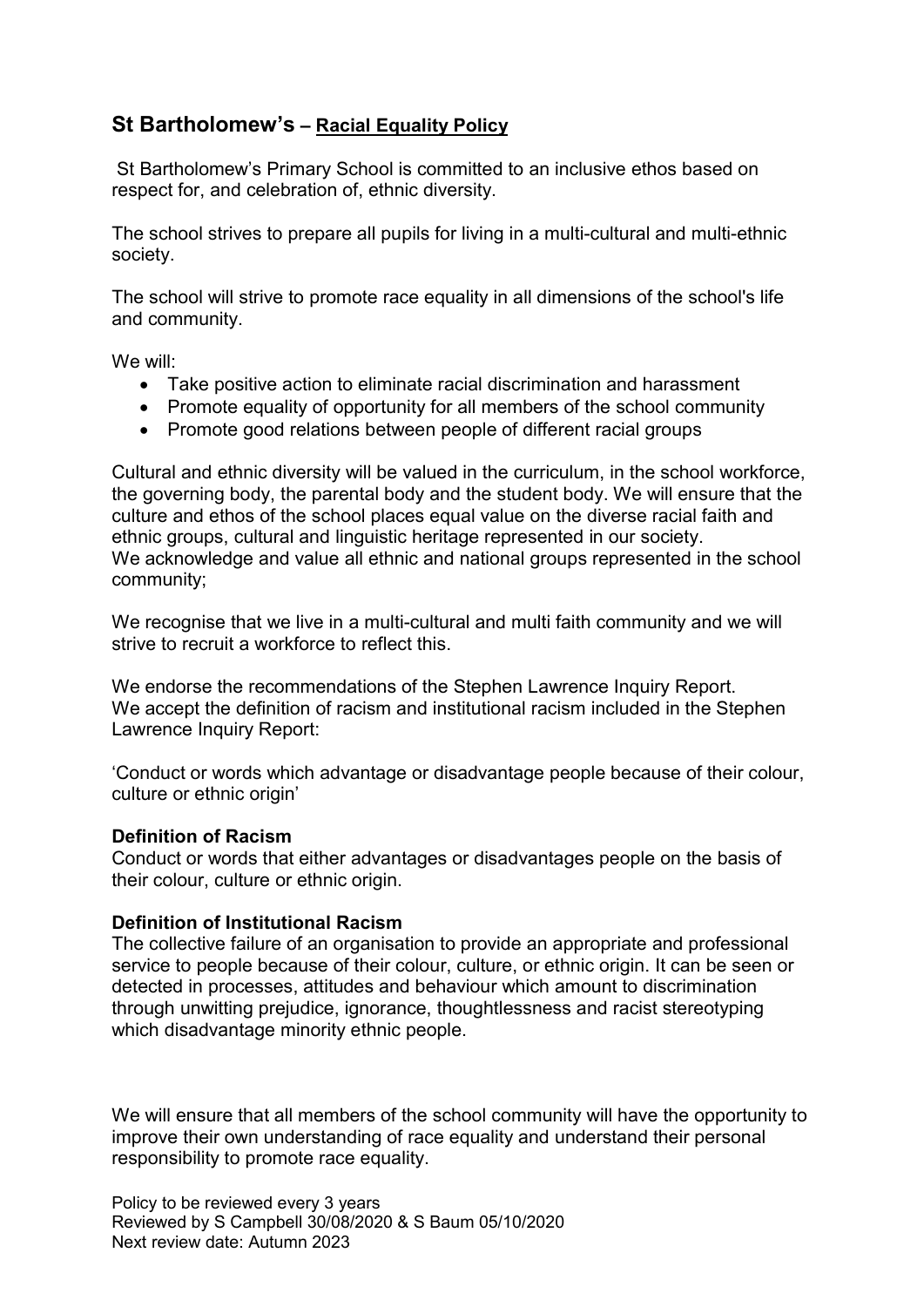## School policies

All school policies will have an explicit aim of promoting race equality and will be reviewed in terms of their contribution and effectiveness in achieving this aim.

## **Curriculum**

St Bartholomew's Primary School provides a broad and balanced curriculum for all pupils. The school accepts the three principles in the statutory inclusion statement for the National Curriculum:

- Setting suitable learning challenges for all pupils
- Responding to pupils' diverse learning needs
- Overcoming potential barriers to learning and assessment for individuals and groups of pupils

We recognise that RE and PSHE present opportunities for encouraging respect for diversity. The school have recently invested in the Jigsaw PSHE programme. During the Autumn term, all the children will study a unit called 'celebrating difference.' The children will explicitly be taught about cultural differences and how they can cause conflict, racism, types of bullying and respecting other cultures.

Our subject leaders are responsible for ensuring that their subject programmes/schemes of work raise awareness of multi-cultural issues and challenge stereotypical views of different racial groups and nomadic communities. In the purchase of resources, our subject leaders will ensure that materials reflect and celebrate ethnic and cultural diversity.

## Teaching & learning

St. Bartholomew's Primary School strives to ensure that teaching and learning styles include and raise achievement of all pupils.

We will ensure that methods of assessment are culturally neutral and do not disadvantage pupils for whom English is an Additional Language.

We will ensure that setting and grouping arrangements raise achievement of all pupils and do not reinforce negative stereotypes or lower the self-esteem of pupils. Teachers will seek opportunities to introduce activities that demonstrate the value of other cultures and encourage children to discuss race equality.

St Bartholomew' Primary School is committed to working in partnership with local minority ethnic community groups and promoting racial harmony.

## Community Consultation & Partnership

We will be pro-active in encouraging representation on the school governing body to ensure it reflects the ethnic profile of our school population and the community. We will welcome minority ethnic community and faith groups by inviting them to join in the celebration of cultural and religious festivals in our school.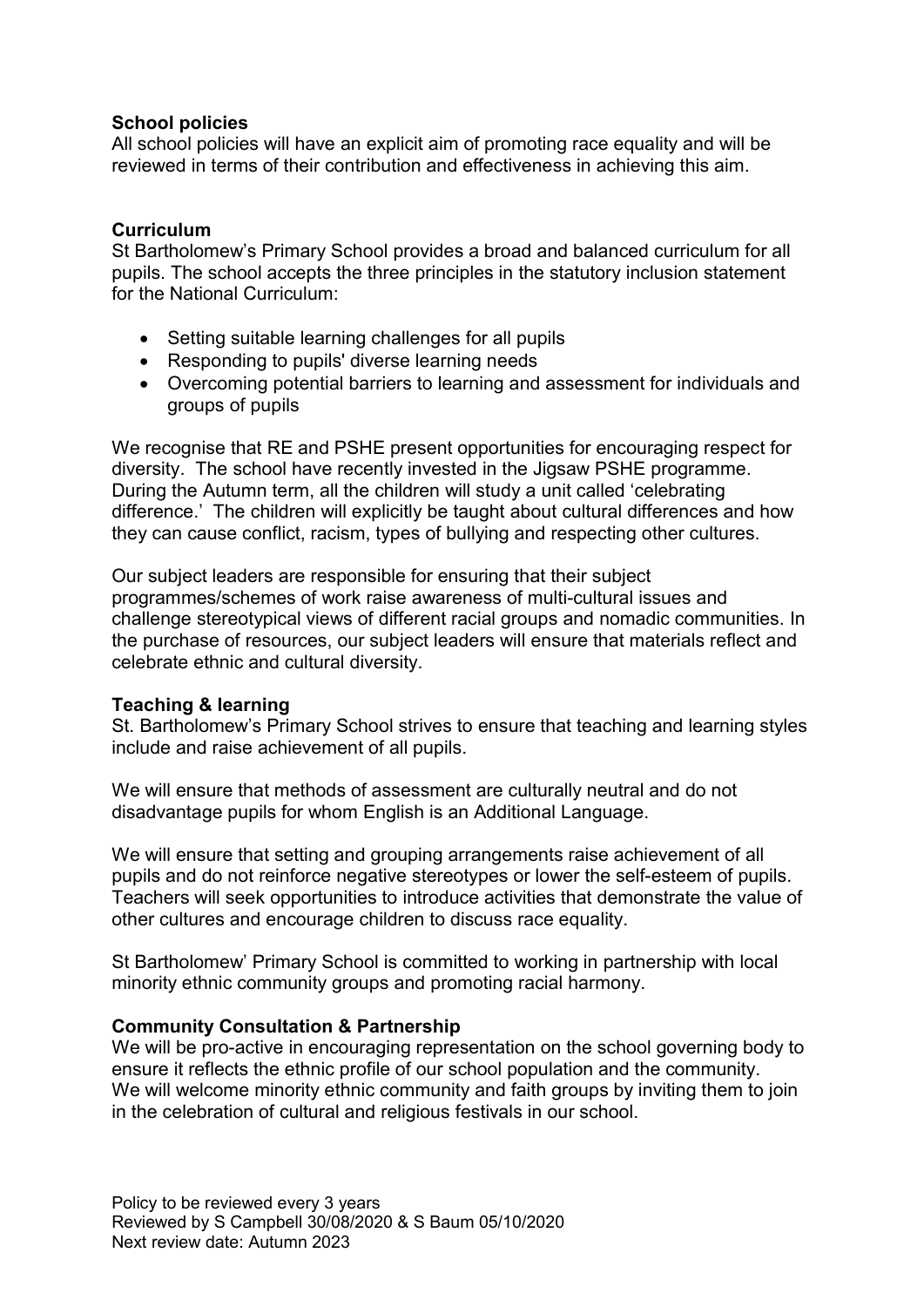We will be pro-active in recruiting community volunteers to ensure the school's volunteer profile reflects the ethnic profile of the school population and the community.

We will take positive action to ensure that communication is accessible to all. We will ensure that all community groups using the school building are aware of our Race Equality Policy.

St Bartholomew's Primary School will not tolerate any form of racial harassment or abuse.

#### Racial incidents

Racist Incident - A racist incident is any incident which is perceived to be racist by the victim or any other person.

The school has a racial incidents policy procedure.

The Headteacher is responsible for implementing the procedure and ensuring that all members of the school community are aware of, and understand, the policy. St Bartholomew's Primary School will ensure that ethnic monitoring of the pupil population and the workforce is undertaken positively to ensure equality of opportunity and high achievement for all groups.

The Headteacher will ensure that all staff involved in recruitment, staff development and admissions receive appropriate training and understand the process and rationale for collecting data on Ethnicity.

## Ethnic monitoring

The Headteacher will ensure that data on the ethnic profile of the school is used to monitor the impact of policies on pupils, staff and parents from different racial groups.

The following elements at St Bartholomew's Primary School will be monitored racial group where appropriate:

- Admissions
- Attainment in all curriculum areas
- Attendance
- Racist Incidents and Action Taken
- Selection and recruitment of staff
- Staff development
- Exclusions
- Awards and rewards
- Disciplinary sanctions
- Participation in extra-curricular activities
- Attendance at parental consultations
- Governing body representation and retention

Headteacher may assign responsibilities to staff for the different areas.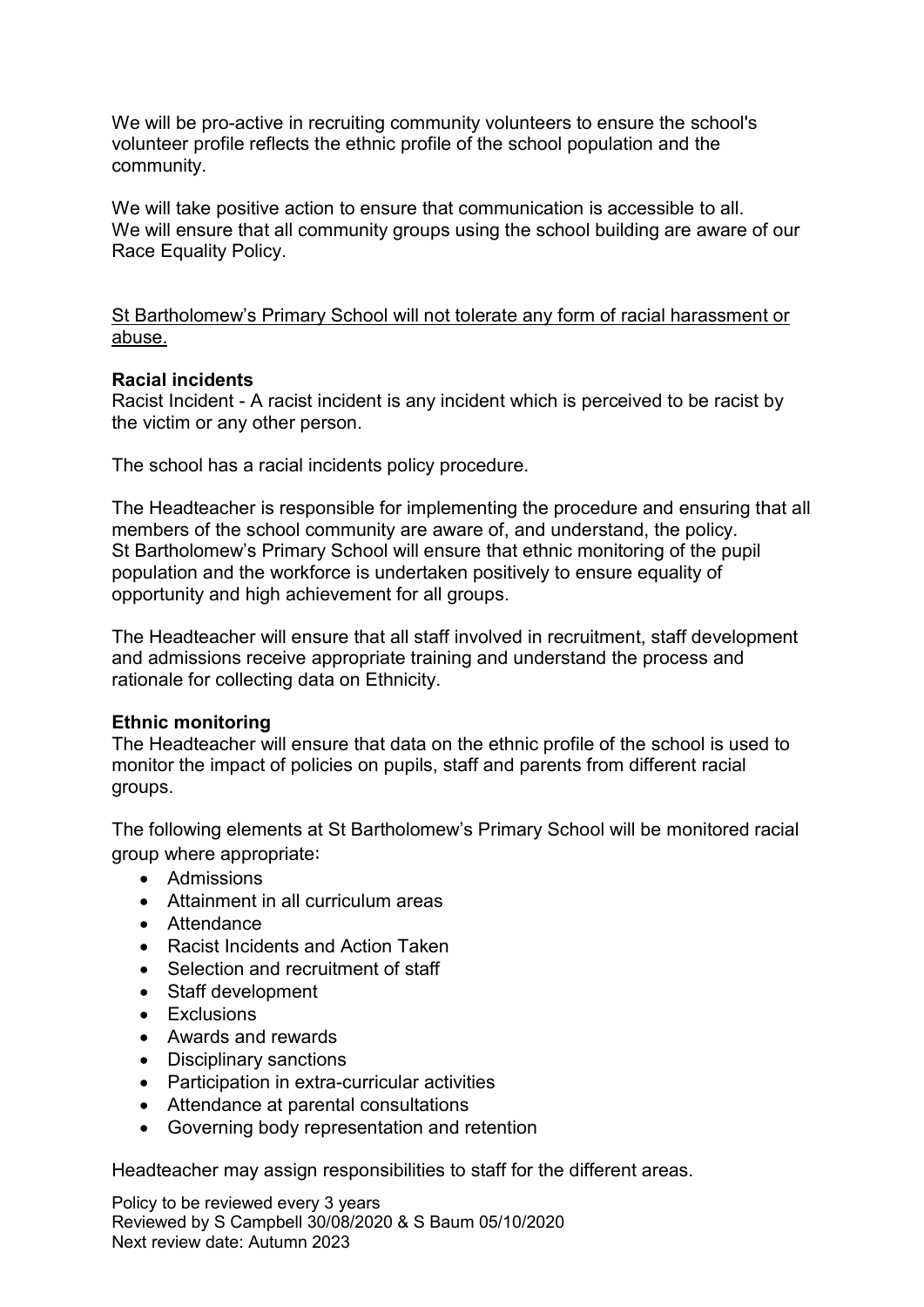The Headteacher will report annually to the governing body.

## **Responsibility**

It is the responsibility of all members of the school community to:

- Promote race equality and support the implementation of the Race Equality Policy including the Racial Incidents Reporting Procedure
- Behave in a manner which respects and values cultural and linguistic diversity
- Challenge and eliminate racial discrimination, racial harassment and racial abuse

# Racial Incident Policy Procedure

## The legal framework

The Amendment to the Race Relations Act 2000 places a positive duty on public bodies (this includes governing bodies) to actively promote race equality. That is, to avoid race discrimination before it occurs.

The recommendations of the Macpherson Report concerning the death of Stephen Lawrence have identified a number of areas for action by LAs and school governors. In particular, that local authorities and school governors have a duty to create and implement strategies in their schools to prevent and address racism.

The DCFS sets out in their guidance: "School Inclusion: Pupil Support" (paragraph 4.32, page 25) that schools must:

i. Make clear in their schools' behaviour policy that racial harassment will not be tolerated and how staff and pupils should deal with it.

ii. Record details of all racial incidents and, parents and governors should be informed of such incidents and the action taken to deal with them.

iii. Governing Bodies should inform LAs annually of the pattern and frequency of any incidents.

In summary, the school has a strategy for dealing with racial incidents and, to record and report such incidents to parents, governors and the LA. This Policy Procedure is intended to help schools by providing a model policy procedure for them to adopt or use to develop their own strategy for dealing with incidents and recording/reporting incidents.

## General

The LA recognises the measures which education providers have taken towards combating racism and racial harassment. This document is intended to reflect the commitments of the LA to support the Council's Equal Opportunities Policy, which clearly outlines the Council's opposition to all forms of racism and the school's commitment through its own Racial Equality Policy.

The LA recognises that in order to tackle racism in educational establishments, it should:

 Seek to ensure that education providers create an environment which accords respect for individuals, and in which young people of different ethnic and cultural backgrounds are able to develop their potential to the full.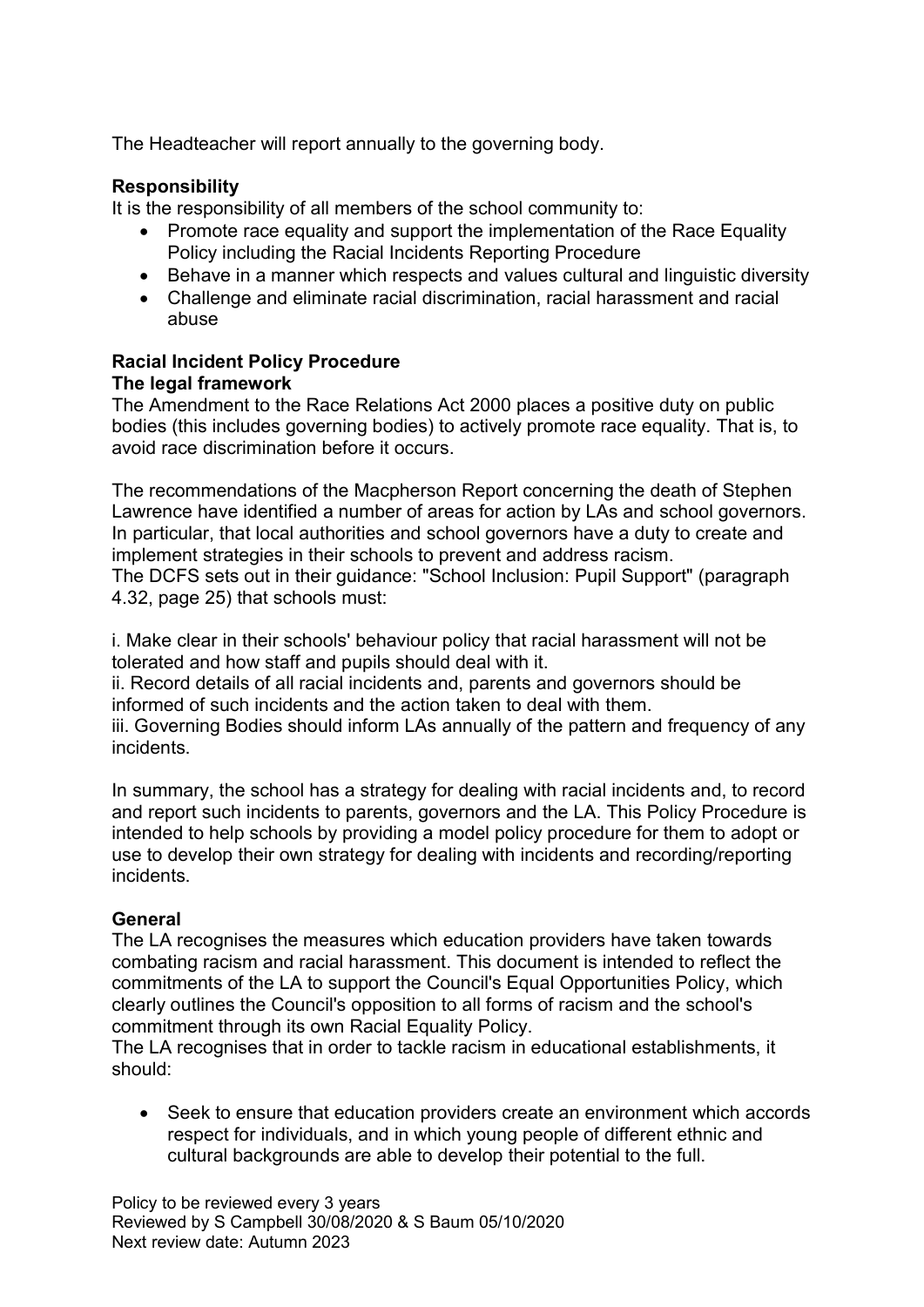- Produce a clear statement of opposition to any form of racism or racist behaviour which expresses the right of every child and young person to the best possible education. It should also indicate unacceptable racist practices or behaviour, and the procedures, including sanctions, to deal with any transgressions.
- Set up a reporting and monitoring system for schools to use for all incidents which may arise.

## Recommendation 12 of the Stephen Lawrence Inquiry

## Definition of a racist incident

In short, an incident should be recorded if any form of racism played a part in the incident. Incidents should be recorded when there has been a perception or allegation that there was an incident even if it is found that the (alleged) perpetrator has no case to answer to. This is an investigation process which needs to be completed.

If an incident involves employees of the LA, then the Local Management Procedures on Harassment, Grievance or Discipline may be applicable. The following steps are to be taken in dealing with racial incidents which involve pupils.

## Support the Victim

## Procedure for Dealing with Racial Incidents

The following procedure is to be followed if a pupil is the victim of a racial incident:

- To investigate the incident and to take appropriate action to offer support to the victim.
- If necessary, meet with the pupil's parents/guardian to discuss the matter and explain the action taken. The service of an interpreter/translator may be needed at the meetings.
- To record the incident on a Racial Incident Monitoring Form.

## Dealing with the Perpetrator

## Dealing with Pupils as Perpetrators

The following procedure is to be followed if a pupil is believed to be behaving in a racially discriminatory way:

- An appropriate member of staff should intervene and take immediate action, for example, separating the victim from the perpetrator.
- Any racist behaviour should be challenged immediately and openly. The perpetrator to be told that his/her behaviour is unacceptable and will not be tolerated
- The incident should be reported to the Headteacher and he/she should decide whether any further action needs to be taken, including informing the parents/guardian of the relevant pupils.
- The Racial Incident Monitoring Form to be completed as soon as possible.

## Dealing with Members of Staff as Perpetrators

All members of staff are required to abide by the School's Equal Opportunities Policy. Substantiated racial discrimination by any member of staff towards a pupil may be considered as misconduct and the perpetrator may be subject to disciplinary action. In the event of such an allegation being made against a member of staff, the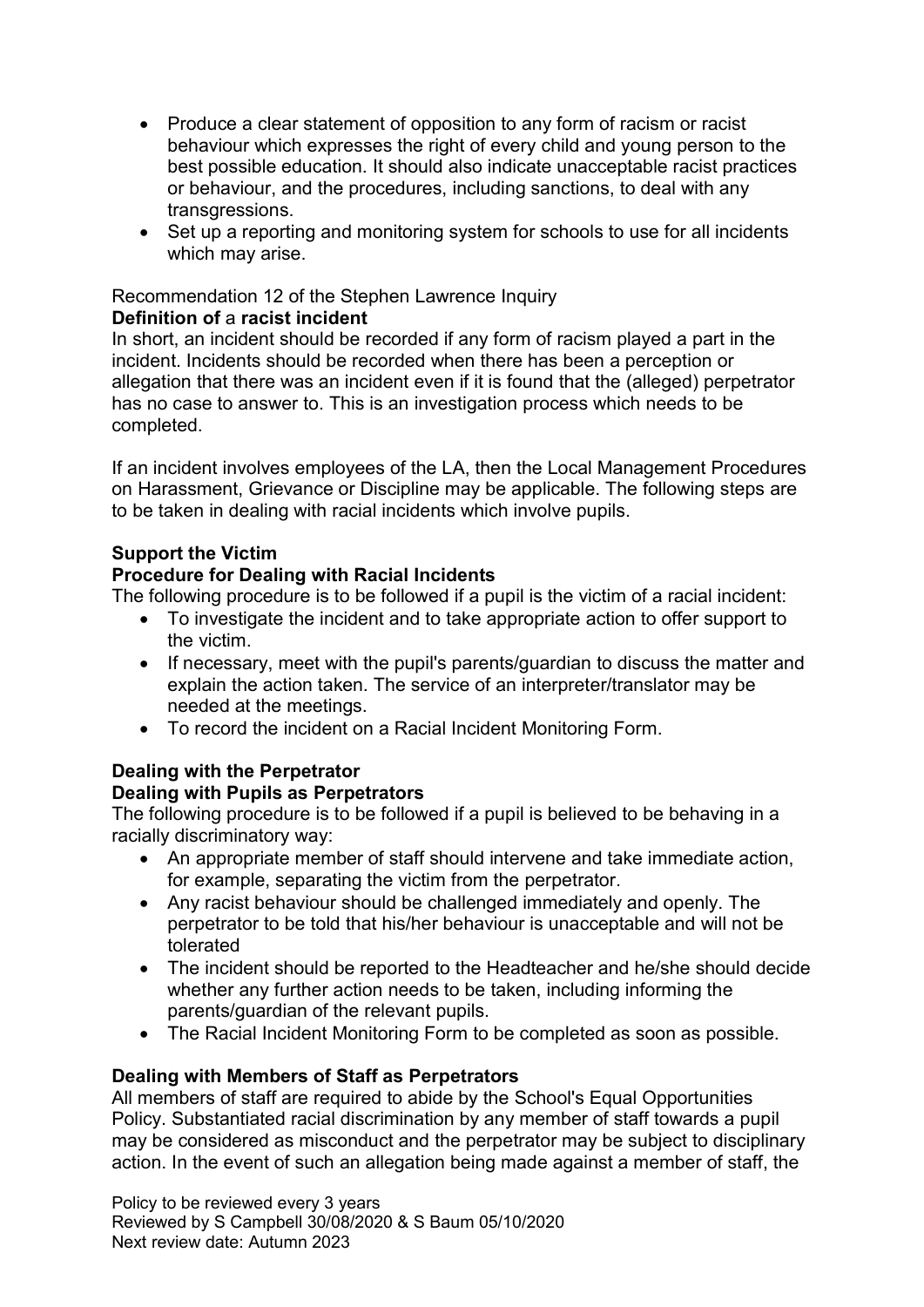Headteacher or his/her nominee to investigate the allegation in accordance with the relevant Disciplinary Procedures.

## Dealing with Members of the Public as Perpetrators

Racially motivated conduct by members of public needs an immediate response. The following procedure is to be followed in cases of racially discriminatory conduct by a member of the public.

- The incident to be reported to the Headteacher as soon as possible.
- The police to be informed if the incident is of a magnitude that warrants such action (e.g.,damage or threat of damage to person or properly).
- The Racial Incident Monitoring Form to be completed; the pupil's parents/guardian and Chair of the Governing Body should be informed of the incident as appropriate.

## Dealing with the Impact on the School and the Community

- Racist graffiti or slogans should be reported and removed as soon as possible
- Racist literature, badges and insignia should be confiscated. A clear explanation setting out the reasons why the property has been confiscated should be given. The confiscated property may be handed to the police in criminal proceedings or returned to the pupil or his/her parents at an early opportunity. It is not open to a teacher to deliberately destroy a confiscated item unless it is necessary in the immediate interests of safety.
- If the incident has caused damage or is seen as a threat of damage to a person or property, it may be appropriate to call a special meeting either with staff only or with pupils as well to discuss what has happened.
- It may be appropriate to develop a training programme to help pupils as well as teachers to deal with racial incidents.

## Incidents Involving Violence or Criminal Behaviour

For incidents of a serious nature involving violence or criminal behaviour, it will be necessary to inform the police, irrespective of the 'status' of the perpetrator, i.e., pupil, staff, or members of the public. The District Schools Officer should be informed immediately to facilitate consultation and the possible procuring of advice including legal advice. This is necessary in order to ensure the Director or a senior colleague is able to give the fullest advice and where appropriate, inform leading members of the Council, relevant community groups and liaise with the police.

## Legal Procedures Dealing with Children Under 16

Policy to be reviewed every 3 years Reviewed by S Campbell 30/08/2020 & S Baum 05/10/2020 Juveniles must not be interviewed at their place of education or asked to provide or sign a written statement in the absence of an appropriate adult except in exceptional circumstances and only where the Headteacher or his/her nominee agrees. Every effort should be made to notify the parents/guardian that the Police want to interview the juvenile and to ensure their presence at the interview. Where waiting for the appropriate adult would cause unreasonable delay, and unless the interviewee is suspected of an offence against the school or the staff, the Headteacher or his/her nominee can act as the appropriate adult for the purposes of the interview.

Next review date: Autumn 2023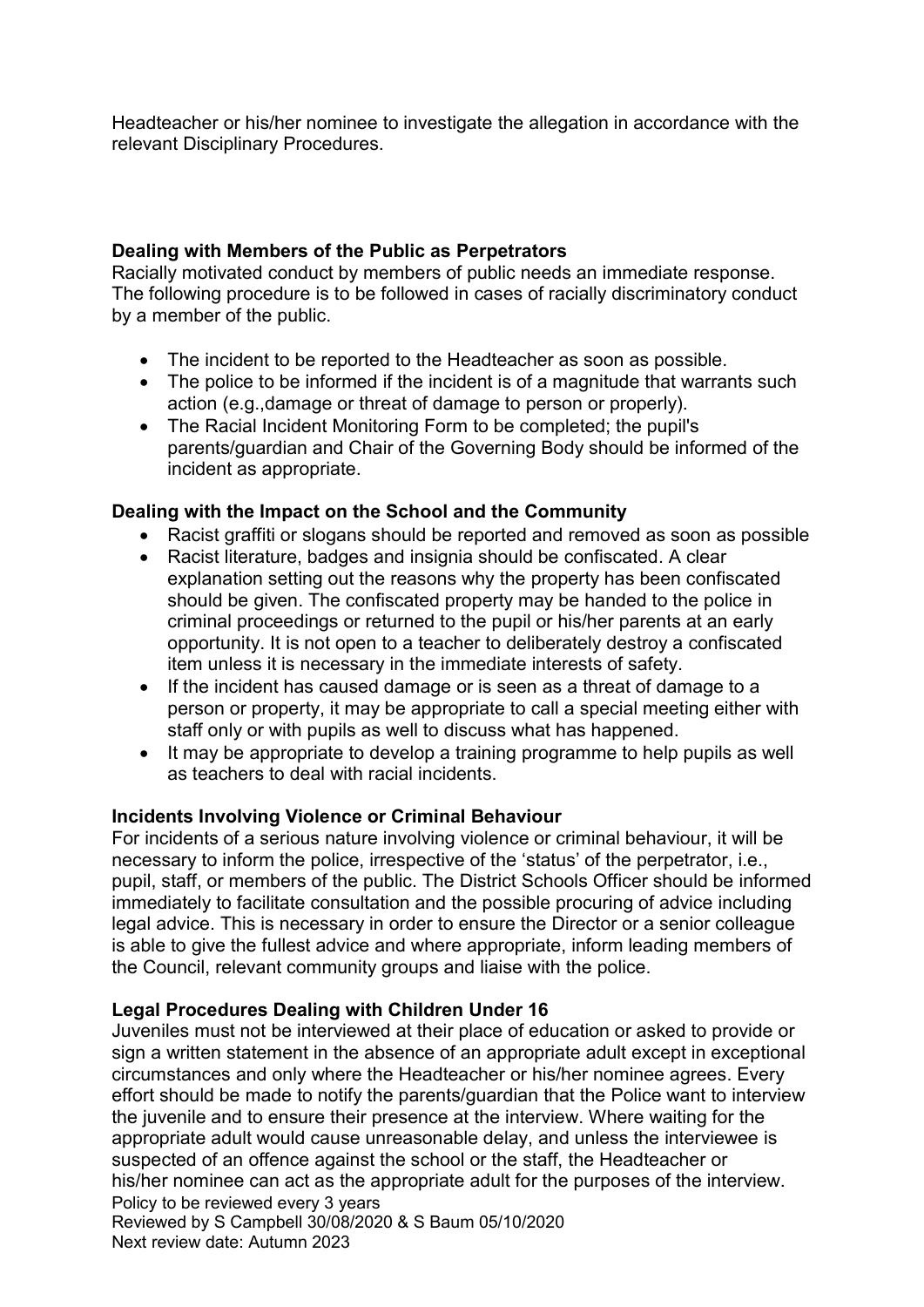An interview is the questioning of a person regarding his/her involvement or suspected involvement in a criminal offence or offences. While a juvenile is being interviewed, the appropriate adult can be:

- a parent or quardian (or, if she/he is in care, the care authority or voluntary organisation)
- a social worker
- failing either one of the above, another responsible adult aged 18 or over who is not a police officer or employed by the police. The role of the adult is to advise the juvenile and to observe whether or not the interview is being conducted properly.

A juvenile should not be arrested at his/her place of education unless this is unavoidable. In this case the Headteacher or his/her nominee must be informed. Examples of Racist lncidents

- Derogatory name calling, insults and racist jokes
- Verbal abuse and threats
- Racist graffiti
- Provocative behaviour such as wearing racist badges or insignia
- Racist comments in the course of discussions
- Ridicule of an individual's culture differences, eg food, music, dress, religion, language etc.
- Bringing racial materials such as leaflets, comics or magazines into the institution
- Attempts to recruit other pupils and students into racist organisations
- Physical assault which is racially motivated
- Damage caused to a person's property, which is racially motivated
- Incitement to others to behave in a racist way
- Refusal to co-operate with other people because of their ethnic origin.

## Questions for Monitoring and Evaluating Policies

The main questions for assessing the impact of school's policies, including its race equality policy- giving special attention to pupils' attainment levels -could include the following:

1. Does the school help all its pupils to achieve as much as they can, and get the most from what is on offer, based on their individual needs?

2. Which groups of pupils are not achieving as much as they can? Why not? 3. Is the school making sure that its policies, including its race equality policy, are not having an adverse impact on pupils, parents or staff from some racial groups? 4. How does the school explain any differences? Are the explanations justified? Can they be justified on non-racial grounds, such as English language difficulties? 5. Does each relevant policy include aims to deal with differences in pupils' attainments (or possible differences) between racial groups? Do the policy's aims

lead to action to deal with any differences that have been identified (for example extra coaching for pupils, or steps to prevent racist bullying)?

6. What is the school doing to raise standards, and promote equality of opportunity for pupils who seem to be underachieving and who may need extra support? 7. What is the school doing to:

prepare pupils for living in a multi-ethnic society;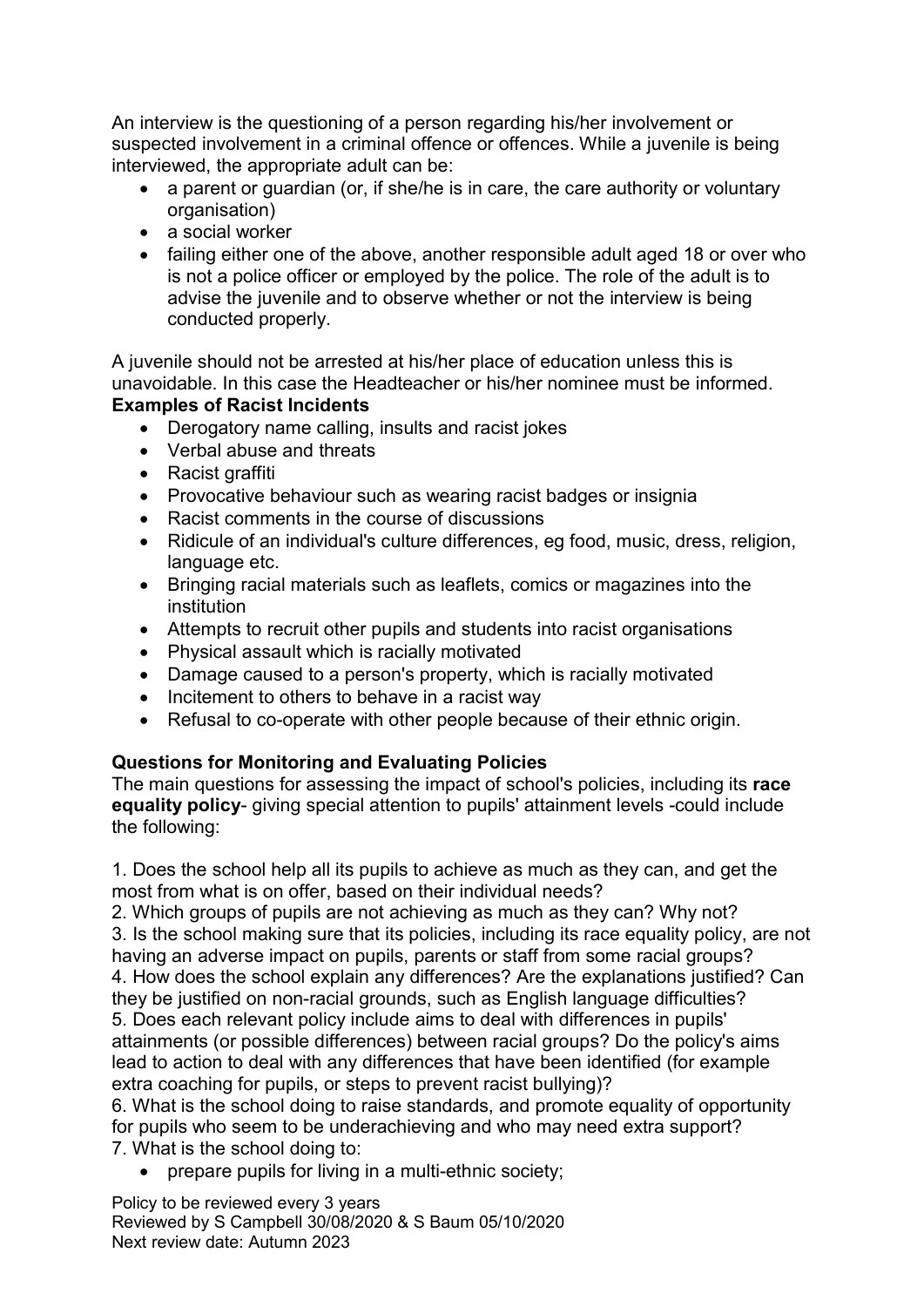- promote race equality and harmony; and
- prevent or deal with racism?

8. Can any action taken be traced back to individual policy aims and related targets and strategies?

9. Is the action appropriate and effective? Are there any unexpected results? If so, how are they being handled?

10. Does each relevant policy include aims to promote race equality and harmony; prevent or challenge racial discrimination; and deal with differences (or possible differences) between racial groups?

11. Do the policy's aims lead to effective action?

12. What changes does the school need to make to relevant policies, their aims, and any related targets and strategies?